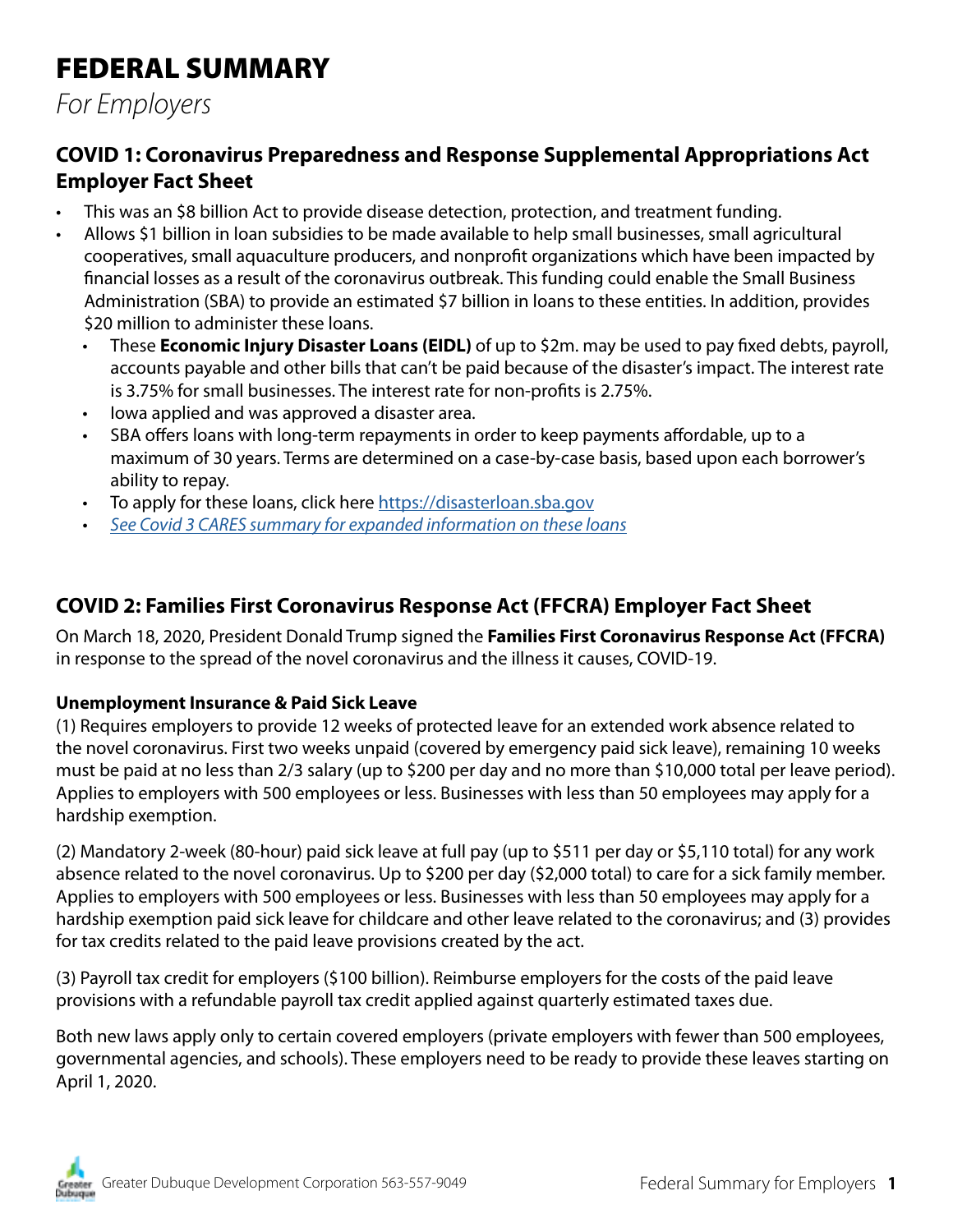## <span id="page-1-0"></span>**COVID 3: Coronavirus Aid, Relief, and Economic Security Act (CARES) Employer Fact Sheet**

#### **Unemployment Insurance**

The CARES Act makes a couple of changes to the paid leave provisions in the Families First Coronavirus Response Act (FFCRA), which was enacted on March 18, 2020.

- First, employees who are laid off after March 1, 2020, and then subsequently rehired are entitled to the emergency family leave and sick leave provisions as provided by the FFCRA.
- States will have to enter into specific agreements with the U.S. Department of Labor in order to take advantage of many of the increased benefits provided by the CARES Act. These benefits include:
- A temporary Pandemic Unemployment Assistance (PUA) program through December 31, 2020, to provide payment to workers who are not traditionally eligible for UI, such as the self-employed or independent contractors (including so-called gig economy workers), who are unable to work as a direct result of the coronavirus public health emergency.
- An additional emergency increase of \$600 per week payment—termed by the legislation as "Federal Pandemic Unemployment Compensation"—to each recipient of UI or PUA for up to 4 months.
- An additional 13 weeks of unemployment benefits through December 31, 2020. (Will be 13 weeks only for those not traditionally eligible). State UI is 26 weeks.
- 100 percent funding of "short-time compensation" programs through December 31, 2020, where employers reduce employee hours instead of laying off workers and the employees with reduced hours receive a prorated unemployment benefit. In Iowa, this is Voluntary Shared Worker Program and we should be promoting this.
- Nonprofits, government agencies and Indian tribes will be reimbursed for half of the costs they incurred related to unemployment.

#### **Financial Assistance**

- 1. Small Business Administration (SBA) "Paycheck Protection Program"
- **• ABOUT** This \$349 billion lending program is intended to help keep small businesses running and to keep their workers employed. It is modeled after the existing SBA 7(a) program but the loans are up to 100 percent guaranteed, as opposed to 75 percent. SBA certified lenders or those designated would be able to make the loans. To participate, you must contact a lender.
- **• ELIGIBILITY** The program generally covers:
	- businesses and nonprofits with fewer than 500 employees;
	- hospitality businesses with fewer than 500 employees at each location;
	- Sole-proprietors, independent contractors, and self-employed individuals.
- **• LOAN FORGIVENESS** This program provides loan forgiveness equal to the amount spent on payroll (capped at \$100,000 in wages), rent, mortgage interest, and utilities for eight weeks beginning on the origination date of the loan. The loan forgiveness provisions will be reduced in proportion to any reduction in employees and to a reduction in employees' pay of greater than 25 percent.
- **• TIMING**:
	- The provisions are retroactive to February 15, 2020, and cover loans from that date to June 30, 2020. The retroactivity provision is intended to encourage rehiring.
	- The SBA will be required to issue implementing regulations within 15 days of the law's enactment.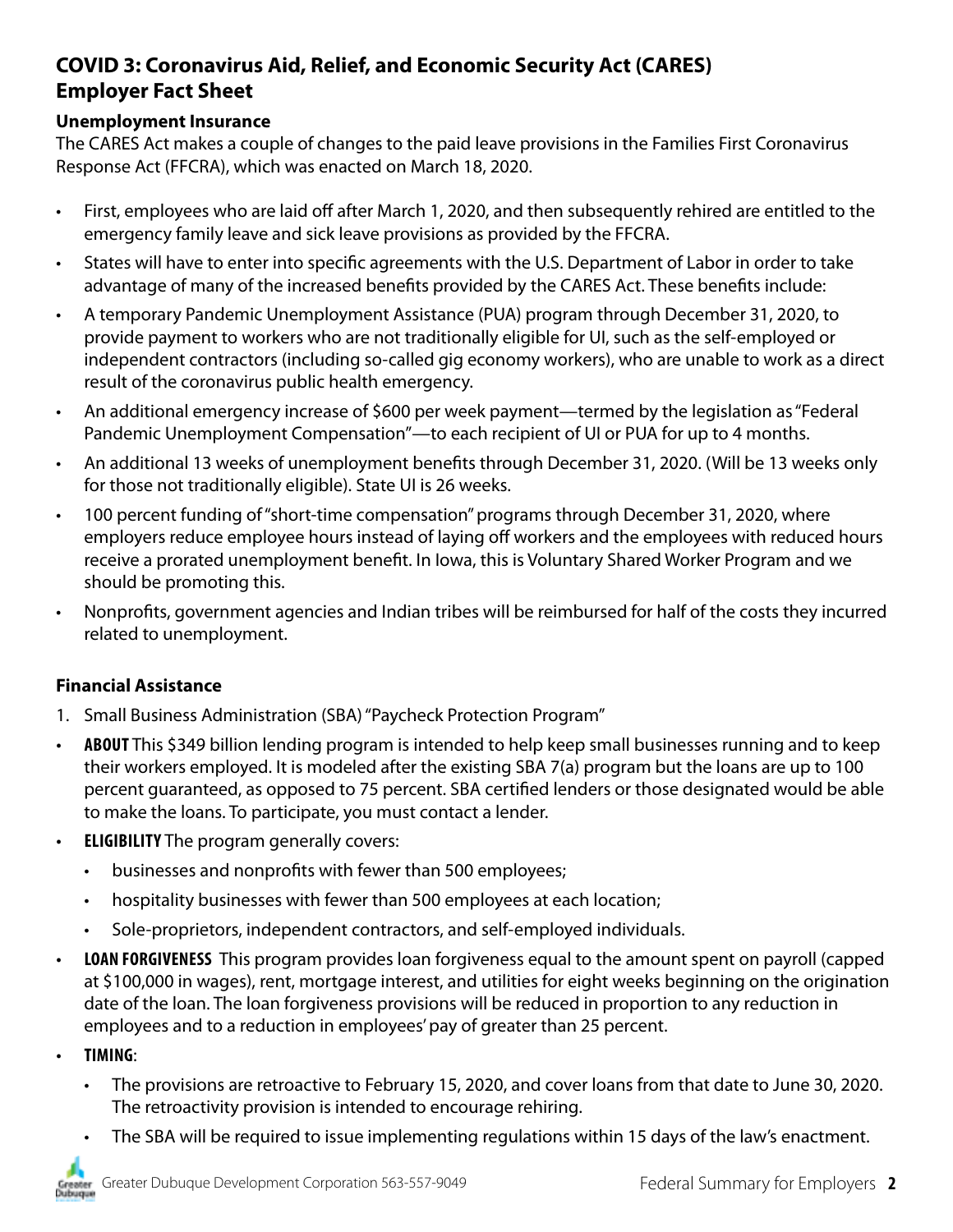- 2. Small Business Grants & Loans (EIDL loans)
- Expands provisions for existing EIDL loans by:
	- Borrowers can receive \$10,000 in an emergency grant cash advance within three days of applying for the loan that can be forgiven if spent on paid leave, maintaining payroll, increased costs due to supply chain disruption, mortgage or lease payments or repaying obligations that cannot be met due to revenue loss.
	- Expands eligibility for access to EIDL's to include Tribal businesses, cooperatives, and ESOPs with fewer than 500 employees or any individual operating as a sole proprietor or an independent contractor during the covered period (January 31, 2020 to December 31, 2020). Private non-profits are also eligible for both grants and EIDLs.
	- The advance of \$10,000 does not need to be repaid, even if the grantee is subsequently denied an EIDL. It may be used to provide paid sick leave to employees, maintain payroll, meet increased production costs due to supply chain disruptions, or pay business obligations, including debts, rent and mortgage payments. Eligible grant recipients must have been in operation on January 31, 2020. The grant is available to small businesses, private nonprofits, sole proprietors and independent contractors, tribal businesses, as well as cooperatives and employee-owned businesses.
- EIDLs are loans of up to \$2 million that carry interest rates up to 3.75% for companies and up to 2.75%for nonprofits, as well as principal and interest deferment for up to 4 years. The loans may be used for expenses that could have been met had the disaster not occurred, including payroll and other operating expenses.
- *• A business that receives an EIDL between January 31, 2020 and June 30, 2020, as a result of a COVID-19 disaster declaration, is eligible to apply for a PPP loan, or the business may refinance their EIDL into a PPP loan. In either case, the emergency EIDL grant award of up to \$10,000 would be subtracted from the amount forgiven in the payroll protection plan.*
- The bill provides \$562 million to ensure that SBA has the resources to provide Economic Injury Disaster Loans (EIDL) to businesses that need financial support.

### **Business Tax Benefits**

- **• RETENTION CREDIT** In certain circumstances, the CARES Act provides a payroll tax credit for 50 percent of wages paid by employers to employees, up to \$10,000 per employee.
	- A fully refundable credit against the employer's 6.2% share of Social Security taxes for businesses that are, (a) forced to close their operations, or (b) remained open, but during any quarter in 2020, gross receipts were less than 50% of what they were for the same quarter in 2019.
	- The tax credit is equal to 50% of qualified wages paid to each employee for the quarter, up to \$10,000 per employee.
	- For employers with less than 100 employees, qualified wages include any wages paid during the time business was closed or during which gross receipts declined more than 50% as compared to the same quarter of the previous year. For employers with more than 100 employees, qualified wages only include those that are paid during the time business was closed.
- **• PAYROLL TAX DELAY** Employers are permitted to defer the payment of their share of the Social Security tax—half of the share owed by December 31, 2021, and the other half by December 31, 2022. A similar deferral is available for self-employed individuals
- **• NET OPERATING LOSS PROVISIONS** Losses from 2018, 2019, and 2020 can be carried back five years and applied against taxes in those years.

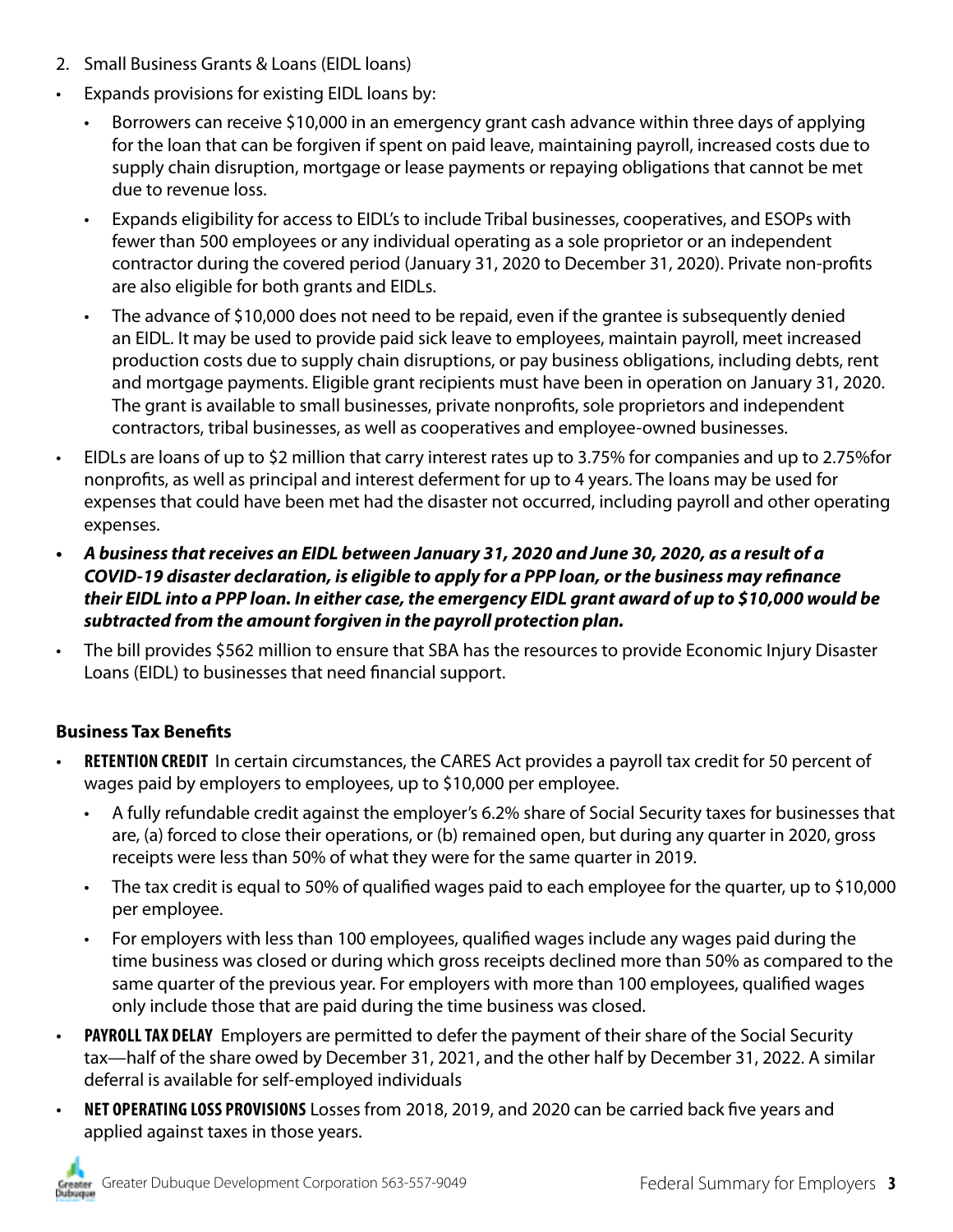- Under the current law, taxpayers are only allowed to carry forward NOLs. This change may create a permanent tax benefit for taxpayers who carry back their NOLs to pre-TCJA, higher tax rate years.
- Taxpayers will temporarily be able to offset 100% of taxable income with NOLs, as opposed to 80% of taxable income under the current law.
- **• EXCESS BUSINESS LOSS LIMITATION** Temporary suspension of excess business loss limitations for individuals under IRC Section 461(l) for tax years 2018, 2019, 2020. As a result, taxpayers who were subject to excess business loss limitations on already filed tax returns for 2018 and 2019 may be able to file amended tax returns and claim refunds.
- **• CHANGES TO INTEREST EXPENSE LIMITATIONS** Taxpayers subject to interest expense limitations under IRC Section 163(j) will be able to deduct interest expense of up to 50% of their EBITDA, a change from the current limitation of 30%. This change will be applicable for 2019 and 2020 for most taxpayers.
	- Partnerships will be able to utilize 50% of EBITDA limitation for 2020 only. However, partners will be able to deduct 50% of the disallowed interest expense in 2020, irrespective of other limitation rules.
	- Because many taxpayers will not have taxable income in 2020, they can elect to use their 2019 EBITDA in computing any interest expense limitation for 2020.
- **• QUALIFIED IMPROVEMENT PROPERTY (QIP) TECHNICAL CORRECTION** Tenant improvements made by taxpayers to nonresidential real property will be eligible for a 15-year depreciable life and bonus depreciation, as opposed to the current 39-year life (and no bonus depreciation). These corrections will be effective for any eligible improvements made in 2018 and future years. As a result, taxpayers may be eligible to amend previously filed tax returns to take advantage of additional bonus depreciation on QIP.

#### **Retirement / Pensions**

- The act's retirement-related provisions allow single-employer pension plan companies to delay the due date for any contribution otherwise due during 2020 until January 1, 2021.
- The provisions waive the required minimum distribution rules for certain defined contribution plans and individual retirement accounts (IRAs) for 2020.
- According to the act, there is no withdrawal penalty for distributions of up to \$100,000 from qualified retirement accounts for COVID-19-related purposes.

#### **Student Debt/Loan Provisions**

- Until the end of 2020, an employer can pay \$5,250 toward student debt without it being treated as income.
- U.S. Department of Education has granted a payment waiver of at least 60 days to many people, but it's not necessarily automatic.
- In general, you have to call your loan servicer to request a waiver and to make sure that your loan is eligible. Your servicer will not charge interest during this time, and the waiver is not supposed to hurt your credit score.
- The waiver does not apply to private student loans.

**Other emergency appropriations (\$163 billion)**. Grants to support local schools and online learning. Supplemental federal funding for transit systems (sanitation), childcare programs, housing programs, economic development programs, election assistance, and tribal governments